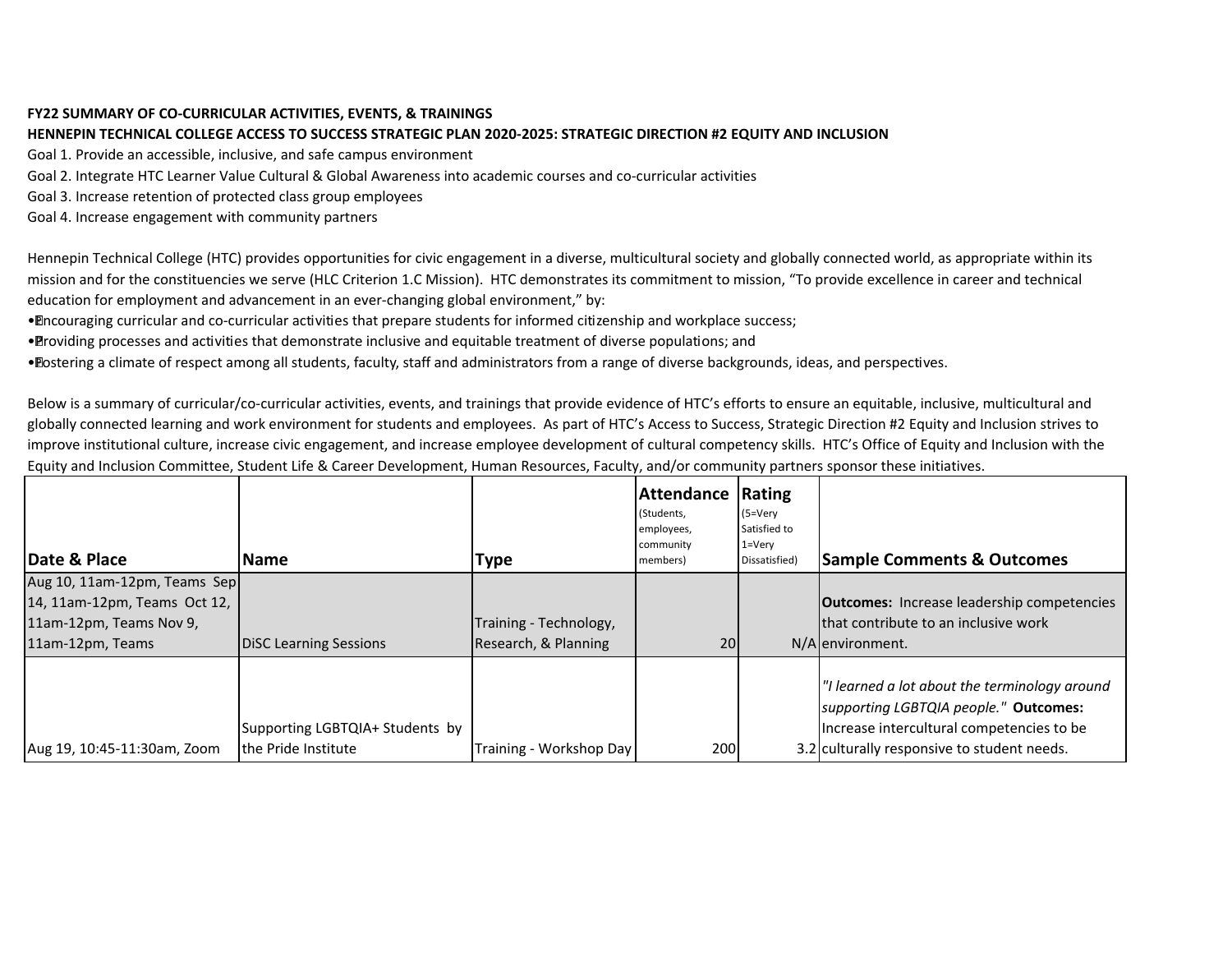| Aug 20, 10am-12pm,<br>1-2pm, Zoom  | Culturally Responsive Pedagogy<br>Dialogue Series & Discussion<br><b>Breakout Sessions</b> | Training - A Day                              | 100 | "It was a lot of information. I feel overall I have<br>a better understanding about the history<br>behind how some of our culturally diverse<br>students have been underserved by society<br>and schools." Outcomes: Increase<br>intercultural competencies to be culturally<br>3.1 responsive to student needs.                                                               |
|------------------------------------|--------------------------------------------------------------------------------------------|-----------------------------------------------|-----|--------------------------------------------------------------------------------------------------------------------------------------------------------------------------------------------------------------------------------------------------------------------------------------------------------------------------------------------------------------------------------|
|                                    |                                                                                            |                                               |     |                                                                                                                                                                                                                                                                                                                                                                                |
| Sep 10 & Sep 17,<br>11am-12pm Zoom | Jim Crow of the North: Part I & II                                                         | Co-Curricular - Diversity<br><b>Book Club</b> | 44  | "It would be amazing for us, now that we all<br>have this understanding, to do some<br>fundraisers and/or partner with some local<br>organizations to help redistribute wealth or<br>provide housing/land for Black individuals and<br>families." Outcomes: Increase the extent to<br>which the college promotes contact with and<br>4.8 understanding of diverse populations. |
|                                    | HTC BREA/Culinary Arts Culture &                                                           |                                               |     | <b>Outcomes:</b> Increase the extent to which the                                                                                                                                                                                                                                                                                                                              |
|                                    | Conversation Dining Experiences -                                                          | Co-Curricular - Heritage                      |     | college promotes contact with and                                                                                                                                                                                                                                                                                                                                              |
| Sep 22, 11am-1pm, BPC              | Ethiopia                                                                                   | Month                                         | 57  | N/A understanding of diverse populations.                                                                                                                                                                                                                                                                                                                                      |
|                                    | HTC BREA/Culinary Arts Culture &                                                           |                                               |     | <b>Outcomes:</b> Increase the extent to which the                                                                                                                                                                                                                                                                                                                              |
|                                    | <b>Conversation Dining Experiences -</b>                                                   | Co-Curricular - Heritage                      |     | college promotes contact with and                                                                                                                                                                                                                                                                                                                                              |
| Oct 6, 11am-1pm, BPC               | Somalia                                                                                    | Month                                         | 23  | N/A understanding of diverse populations.                                                                                                                                                                                                                                                                                                                                      |
| Oct 19, 8:30-10:30am, Zoom         |                                                                                            |                                               |     |                                                                                                                                                                                                                                                                                                                                                                                |
| Nov 9, 8:30-10:30am, Zoom          | Equity Leadership Institute, Part II                                                       |                                               |     | <b>Outcomes:</b> Increase intercultural                                                                                                                                                                                                                                                                                                                                        |
| Nov 30, 8:30-10:30am, Zoom         | w/ YMCA of the North - Sessions I,                                                         |                                               |     | competencies to be culturally responsive to                                                                                                                                                                                                                                                                                                                                    |
| Feb 1, 8:30-10:30am, Zoom          | II, III, IV                                                                                | Training - Administrators                     | 13  | N/A student needs.                                                                                                                                                                                                                                                                                                                                                             |
| Oct 20, 8:10-11:10am, Zoom         | <b>Culturally Responsive Pedagogy</b><br><b>Dialogue Series</b>                            | Training - A Day                              | 100 | "Creating a culturally responsive course and<br>classroom doesn't need to be an individual<br>task but a team (department, college) effort."<br><b>Outcomes: Increase intercultural</b><br>competencies to be culturally responsive to<br>3.8 student needs.                                                                                                                   |
|                                    |                                                                                            |                                               |     | <b>Outcomes:</b> Increase intercultural                                                                                                                                                                                                                                                                                                                                        |
| Oct 20, 2:15-2:45pm, Zoom          | Equity by Design BI Dashboard                                                              | Training - A Day                              | 12  | competencies to be culturally responsive to<br>N/A student needs.                                                                                                                                                                                                                                                                                                              |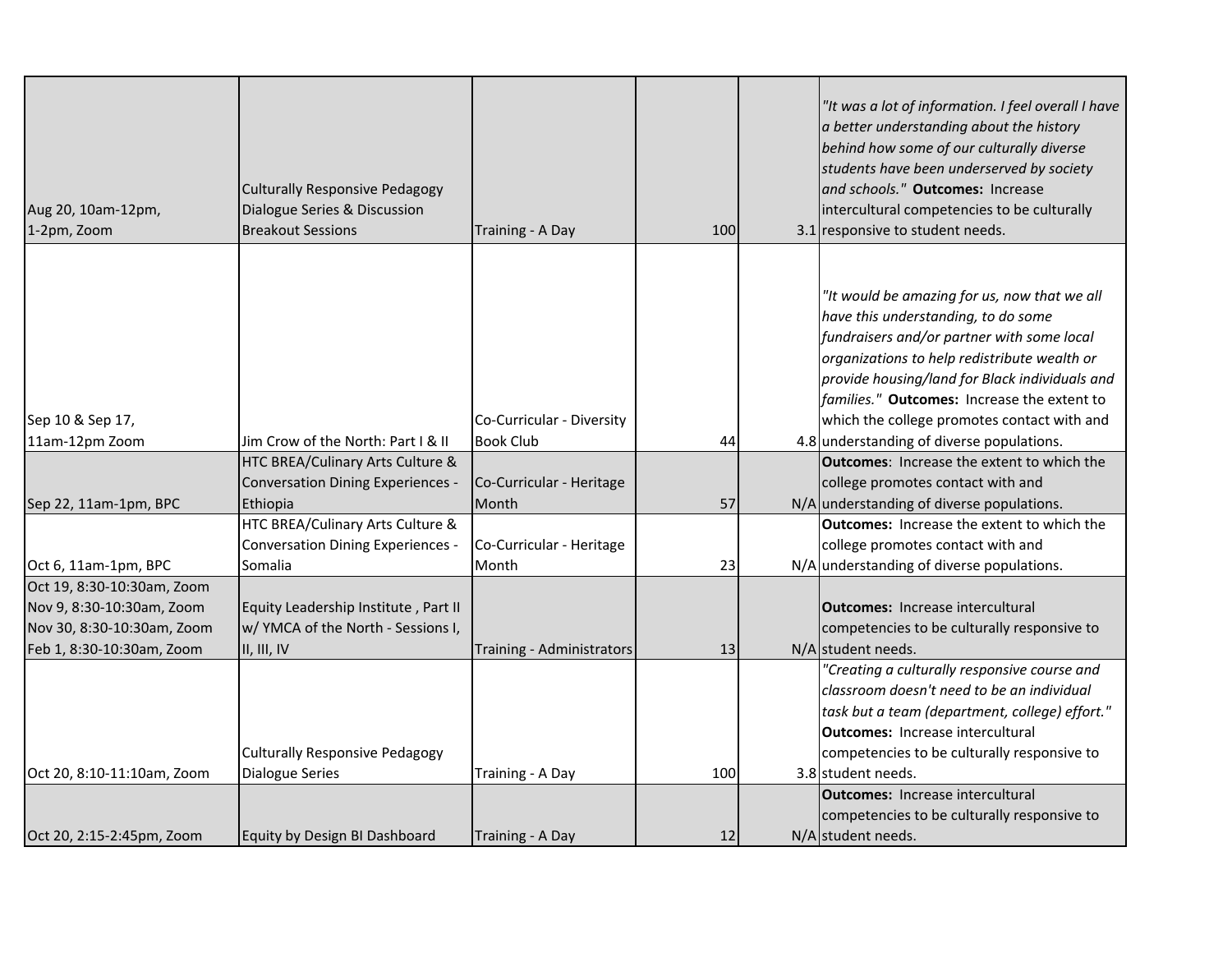|                              |                                                             |                           |    | <b>Outcomes: Increase intercultural</b>           |
|------------------------------|-------------------------------------------------------------|---------------------------|----|---------------------------------------------------|
|                              | <b>Culturally Responsive Customer</b>                       | Training - Student        |    | competencies to be culturally responsive to       |
| Oct 20, 8:30am-12:30pm, Zoom | Service                                                     | <b>Affairs</b>            | 80 | N/A student needs.                                |
|                              |                                                             |                           |    |                                                   |
|                              |                                                             |                           |    | "Daniel is an engaging and enthusiastic           |
|                              |                                                             |                           |    | presenter / facilitator. I would be interested in |
|                              |                                                             |                           |    | seeing more of his films and presentations."      |
|                              |                                                             |                           |    | <b>Outcomes:</b> Increase the extent to which the |
|                              |                                                             | Co-Curricular - Diversity |    | college promotes contact with and                 |
| Oct 26, 1pm-2pm, Zoom        | Guest Speaker: Daniel Bergin                                | <b>Book Club</b>          | 18 | 5.0 understanding of diverse populations.         |
| Oct 29, 11am-12pm, Zoom      |                                                             |                           |    | <b>Outcomes: Increase intercultural</b>           |
| Nov 12, 11am-12pm, Zoom      | Equity Leadership Institute for                             |                           |    | competencies to be culturally responsive to       |
| Dec 10, 11am-12pm, Zoom      | <b>Students (Fall Cohort)</b>                               | Training - Students       | 5  | N/A student needs.                                |
|                              |                                                             |                           |    | "I appreciated Chef Vang's honesty about the      |
|                              |                                                             |                           |    | considerations he took when naming and            |
|                              |                                                             |                           |    | marketing the menu items." Outcomes:              |
|                              |                                                             |                           |    | Increase the extent to which the college          |
|                              |                                                             | Co-Curricular - Heritage  |    | promotes contact with and understanding of        |
| Nov 3, 11am-12pm Zoom        | Chef Yia Vang                                               | Month                     | 27 | 4.8 diverse populations.                          |
|                              |                                                             |                           |    |                                                   |
|                              |                                                             |                           |    | "Great recourse for services to refer students    |
|                              |                                                             |                           |    | for various needs they may have." Outcomes:       |
|                              |                                                             |                           |    | Increase the extent to which the college          |
|                              |                                                             | Co-Curricular - Heritage  |    | promotes contact with and understanding of        |
| Nov 10, 11am-12pm Zoom       | <b>CAPI</b>                                                 | Month                     | 15 | 4.4 diverse populations.                          |
|                              |                                                             |                           |    | "The speaker was highly informative about         |
|                              |                                                             |                           |    | ways to obtain U.S. citizenship." Outcomes:       |
|                              |                                                             |                           |    | Increase the extent to which the college          |
|                              | Immigrant Law Center of                                     | Co-Curricular - Heritage  |    | promotes contact with and understanding of        |
| Nov 17, 11am-12pm, Zoom      | Minnesota (ILCM)                                            | Month                     | 21 | 4.8 diverse populations.                          |
|                              |                                                             |                           |    | <b>Outcomes:</b> Increase the extent to which the |
| Nov 19, 8:30am-12pm,         | Racism and Housing in Minneapolis Co-Curricular - Diversity |                           |    | college promotes contact with and                 |
| Minneapolis                  | Exhibit                                                     | <b>Book Club</b>          | 9  | N/A understanding of diverse populations.         |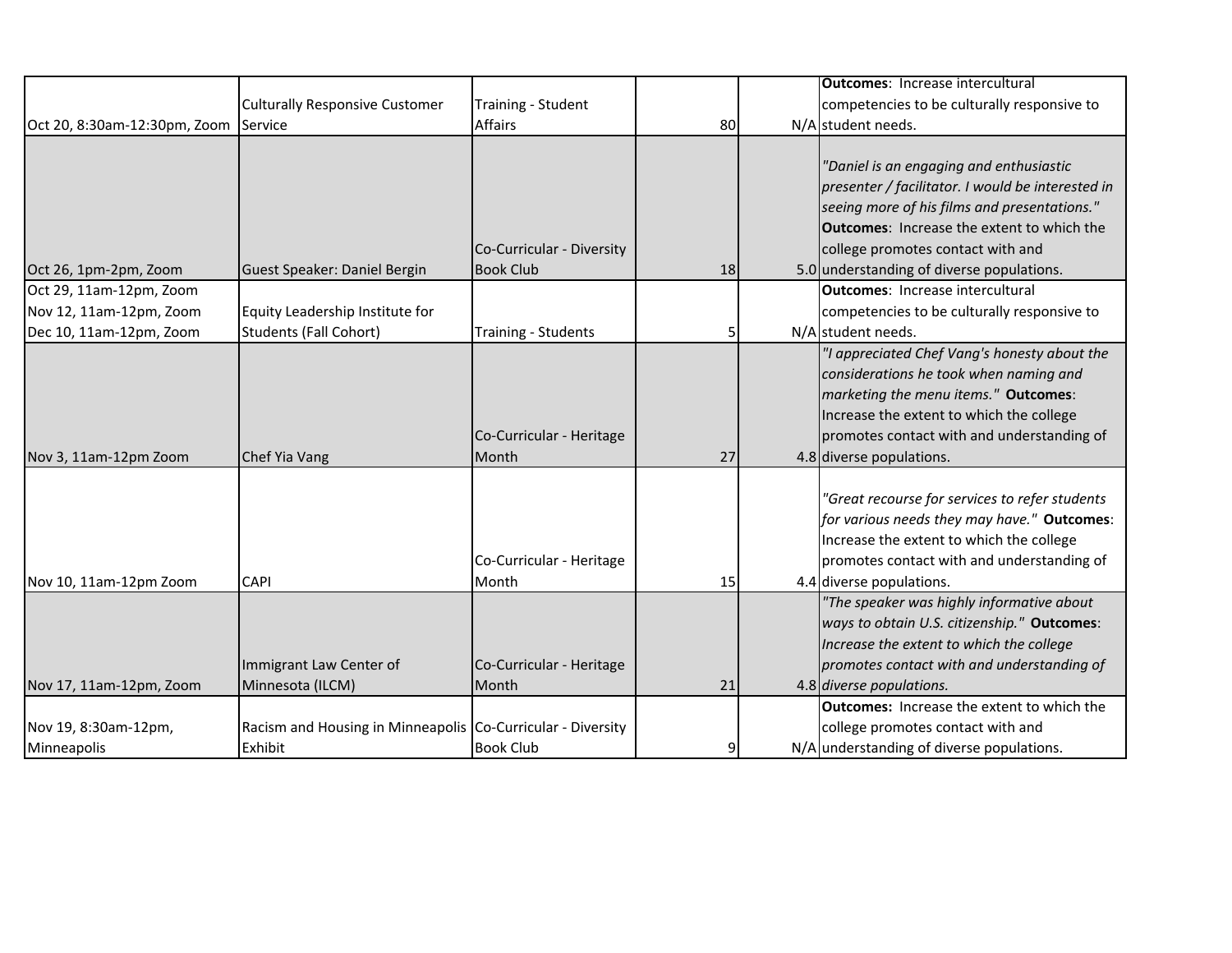|                              |                                       |                          |     | "I really enjoyed learning more about Hmong       |
|------------------------------|---------------------------------------|--------------------------|-----|---------------------------------------------------|
|                              |                                       |                          |     | culture and I learned a lot of things I didn't    |
|                              | <b>Understanding Diverse</b>          |                          |     | know before." Outcomes: Increase the extent       |
|                              | Populations: Hmong Culture by         |                          |     | to which the college promotes contact with        |
| Nov 22, 11-11:45am, Zoom     | Hennepin County Library               | Training - Workshop Day  | 200 | 3.9 and understanding of diverse populations.     |
|                              |                                       |                          |     | "Enjoyed the interactions and sharing by          |
|                              |                                       |                          |     | employees." Outcomes: Increase leadership         |
|                              |                                       |                          |     | competencies that contribute to an inclusive      |
| Nov 22, 1-2:05pm, Zoom       | Welcome to the Jungle, Part I & II    | Training - Workshop Day  | 20  | 4.0 work environment                              |
|                              |                                       |                          |     | "Ignite, Chunk, Chew and Review and that will     |
|                              |                                       |                          |     | be a challenge to move learners from              |
|                              |                                       |                          |     | dependent k-12 to independent post                |
|                              | <b>Culturally Responsive Pedagogy</b> |                          |     | secondary." Outcomes: Increase intercultural      |
| Nov 23, 8:05-11:05am, 12:45- | Dialogue Series & Project             |                          |     | competencies to be culturally responsive to       |
| 1:45pm, Zoom                 | Discussion                            | Training - A Day         | 100 | 3.7 student needs.                                |
|                              |                                       |                          |     | <b>Outcomes: Increase the extent to which the</b> |
| Dec 1, 11am-12pm, EPC        | Cultural Global Café                  | Co-Curricular            | 30  | college promotes contact with and                 |
|                              |                                       |                          |     | N/A understanding of diverse populations.         |
|                              | Unity, Service, Justice - A listening |                          |     | <b>Outcomes:</b> Increase intercultural           |
| Jan 19, 12-1pm, Zoom         | Session with Dr. Artika Tyner         |                          | 65  | competencies to be culturally responsive to       |
|                              |                                       | <b>Community Event</b>   |     | N/A student needs.                                |
| Feb 1-11: Student Commons,   |                                       |                          |     | <b>Outcomes: Increase the extent to which the</b> |
| EPC, Feb 14-28: Student      | Black Ingenuity: Past, Present and    | Co-Curricular - Heritage |     | college promotes contact with and                 |
| Commons, BPC                 | <b>Future Innovators Exhibit</b>      | Month                    | N/A | N/A understanding of diverse populations.         |
|                              |                                       |                          |     | "Equity vs. Equality has really resonated with    |
|                              |                                       |                          |     | me during this training." Outcomes: Increase      |
|                              | <b>Culturally Responsive Pedagogy</b> |                          |     | intercultural competencies to be culturally       |
| Feb 9, 9am-12pm, Zoom        | <b>Dialogue Series</b>                | Training - A Day         | 100 | 3.2 responsive to student needs.                  |
|                              |                                       |                          |     | Outcomes: Increase intercultural                  |
|                              | <b>Culturally Responsive Customer</b> | Training - Student       |     | competencies to be culturally responsive to       |
| Feb 9, 8:30am-12:30pm, Zoom  | Service                               | <b>Affairs</b>           | 80  | N/A student needs.                                |
|                              |                                       |                          |     | <b>Outcomes: Increase the extent to which the</b> |
|                              | Hands On Learning and High            | Co-Curricular - Heritage |     | college promotes contact with and                 |
| Feb 16, 10am-12pm, BPC       | <b>Demand Careers in CTE</b>          | Month                    | 13  | N/A understanding of diverse populations.         |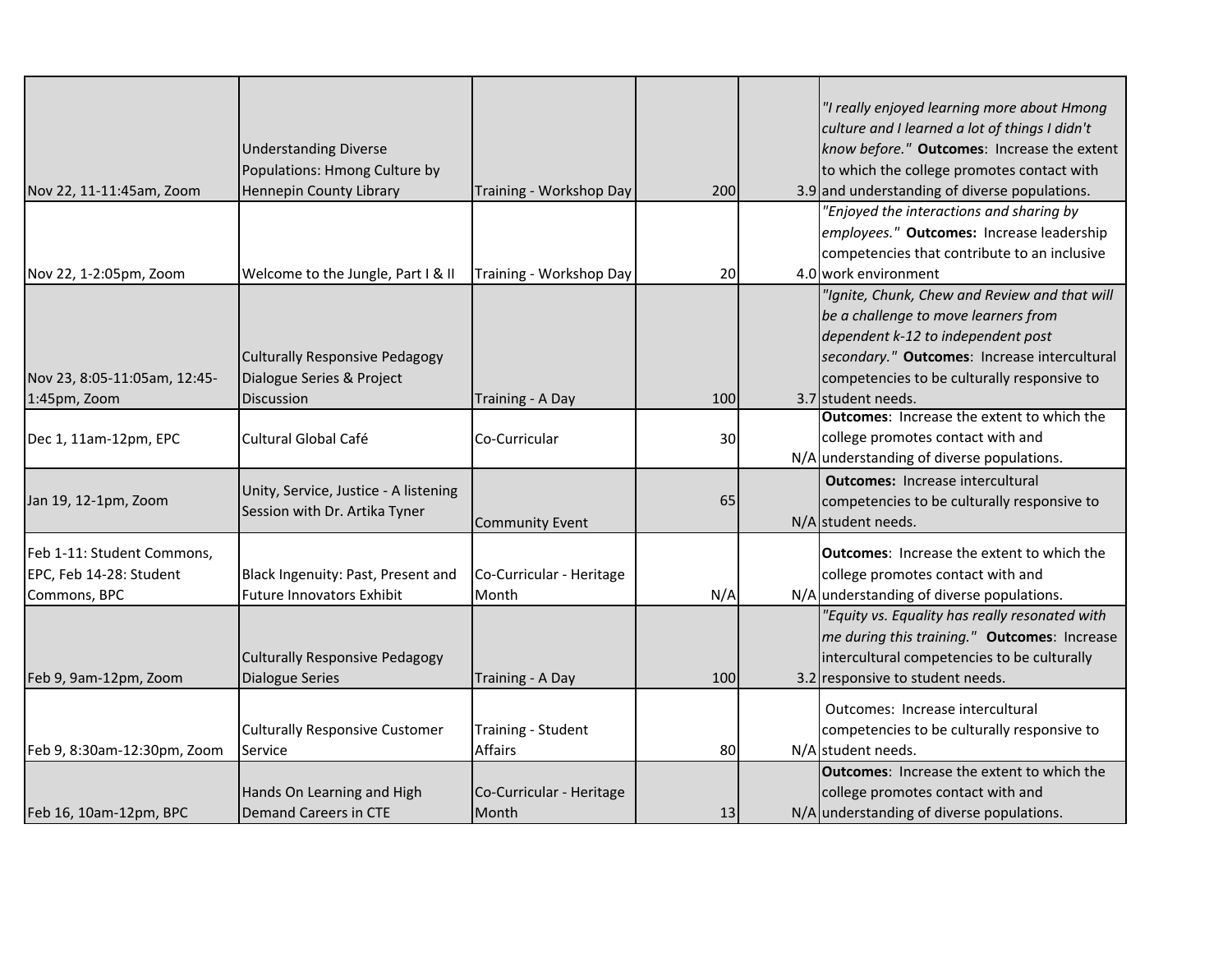| Feb 28, 12-1pm, Zoom      |                                     |                            |     | <b>Outcomes: Increase intercultural</b>           |
|---------------------------|-------------------------------------|----------------------------|-----|---------------------------------------------------|
| Mar 28, 12-1pm, Zoom      | Equity Leadership Institute for     |                            |     | competencies to be culturally responsive to       |
| Apr 25, 12-1pm, Zoom      | <b>Students (Spring Cohort)</b>     | <b>Training - Students</b> | 10  | N/A student needs.                                |
|                           |                                     |                            |     | <b>Outcomes:</b> Increase leadership competencies |
|                           |                                     |                            |     | that contribute to an inclusive work              |
| Mar 4, 11am-12pm, MSTeams | <b>DiSC Learning Sessions</b>       | Training - Maintenance     | 8   | N/A environment                                   |
|                           |                                     |                            |     |                                                   |
|                           |                                     |                            |     | "Dr. Kate Beane presentation was a story and      |
|                           |                                     |                            |     | journey. I was told in such a way that I will     |
|                           |                                     |                            |     | continue to re-tell it to my family and friends." |
|                           |                                     |                            |     | <b>Outcomes: Increase the extent to which the</b> |
|                           |                                     | Co-Curricular - Diversity  |     | college promotes contact with and                 |
| Mar 9, 11am-12pm, Zoom    | Guest Speaker: Kate Beane           | <b>Book Club</b>           | 21  | 5.0 understanding of diverse populations.         |
|                           |                                     |                            |     | "I recommend that all faculty take this as a      |
|                           |                                     |                            |     | workshop and must include inclusive language      |
|                           |                                     |                            |     | and action regarding LGBTQIA and Trans            |
|                           |                                     |                            |     | community as part of it." Outcomes: Increase      |
|                           | Transgender-Inclusive Concepts &    |                            |     | the extent to which the college promotes          |
|                           | Practices for K-12/College Leaders: | Co-Curricular - Heritage   |     | contact with and understanding of diverse         |
| Apr 20, 9am-11:30am, Zoom | Dr. Saby Labor                      | Month                      | 28  | 4.9 populations.                                  |
|                           |                                     |                            |     |                                                   |
|                           |                                     |                            |     | "I learned a ton about their life style and how   |
|                           |                                     |                            |     | they built everything, and i knew that they       |
|                           |                                     |                            |     | used every part of the animals." Outcomes:        |
|                           |                                     |                            |     | Increase the extent to which the college          |
| Apr 21, 9:30am-1:30pm,    | Hocokata Ti Cultural Center &       | Co-Curricular - Diversity  |     | promotes contact with and understanding of        |
| Shakopee MN               | Exhibit                             | <b>Book Club</b>           | 28  | 4.8 diverse populations.                          |
|                           |                                     |                            |     | <b>Outcomes:</b> Increase the extent to which the |
|                           | 9th Annual Community Forum on       |                            |     | college promotes contact with and                 |
| Apr 28, 6:30-8:15pm, Zoom | Race                                | Community Event            | 125 | N/A understanding of diverse populations.         |